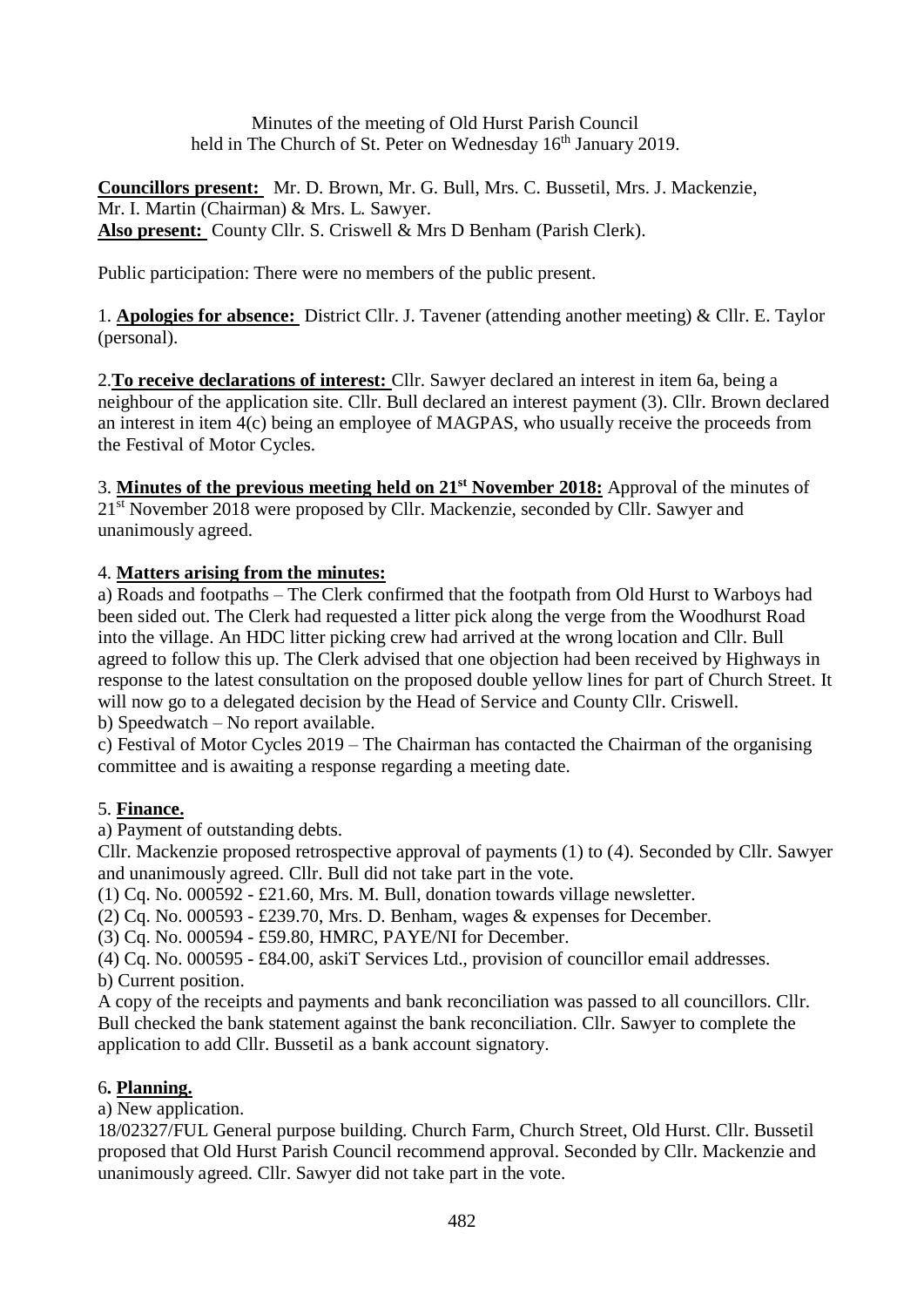b) Update on previous applications.

18/01661/FUL Erection on 2 no. semi-detached dwellings, associated garages and means of access. Land north of Mulfield House, The Lane, Old Hurst. In progress.

18/00437/FUL Change of use of hard standing from an airfield to B8 vehicle storage with access improvements for a period of 10 years and erection of car wash facility and security kiosk. RAF Wyton Airfield, Sawtry Way, Wyton. Approved by HDC.

18/00210/FUL Proposed dormer bungalow. Land north of Highfield, Old Hurst Road, Woodhurst. Refused by HDC.

c) Local Plan to 2036.

Councillors had been notified of the following consultations:

Huntingdonshire Local Plan proposed main modifications sustainability proposals.

Huntingdonshire Local Plan proposed Habitats Regulations assessment.

Huntingdonshire Local Plan proposed main modifications.

No comments had been received by the Clerk.

### 7. **Police matters.**

The police website shows no reported crime in Old Hurst for October and November 2018.

#### 8. **Correspondence.**

Forwarded to councillors:

- a) A1 closures.
- b) Bikeability cycle training Councillors agreed that the Parish Council should not contribute towards this scheme.
- c) Slides from the Town and Parish Council planning sessions held by HDC and attended by Cllr. Bussetil.
- d) NALC funding and grants bulletin.
- e) Roadworks and events bulletin  $1<sup>st</sup> 15<sup>th</sup>$  December.
- f) Highways Events Diary for December.
- g) Emails regarding bins that had been towed and dumped on  $4<sup>th</sup>$  December, spilling the contents. This had been cleared up by residents and reported to HDC.
- h) Emails regarding making a donation towards the village newsletter. Councillors unanimously agreed to reimburse Mrs. Bull £21.60 for the costs of producing the last newsletter. Cllr. Bussetil will organise a fundraising event to pay for future editions.
- i) Christmas bin collection dates.
- j) IHMC incident report for November.
- k) Roadworks and events bulletin  $16<sup>th</sup> 31<sup>st</sup>$  December.
- l) CAPALC AGM 2018 minutes and members letter.
- m) Winter Health packs 200 ordered. Clerk to chase.
- n) Changes to local bus services.
- o) Roadworks and events bulletin  $1<sup>st</sup> 15<sup>th</sup>$  January.
- p) Views sought on County Council business planning.
- q) Highways events diary for January.
- r) Information on the fire at the Envar composting site.
- s) Hunts Forum annual conference and AGM Cllr. Sawyer to attend.
- t) Incident report for December.
- u) Roadworks and events bulletin  $16<sup>th</sup> 31<sup>st</sup>$  January.

### 9. **Reports from Councillors:**

County Cllr. Criswell advised that the fire at the Envar site was causing problems with air quality in surrounding villages and it was hoped that the Fire Service would have it extinguished in the